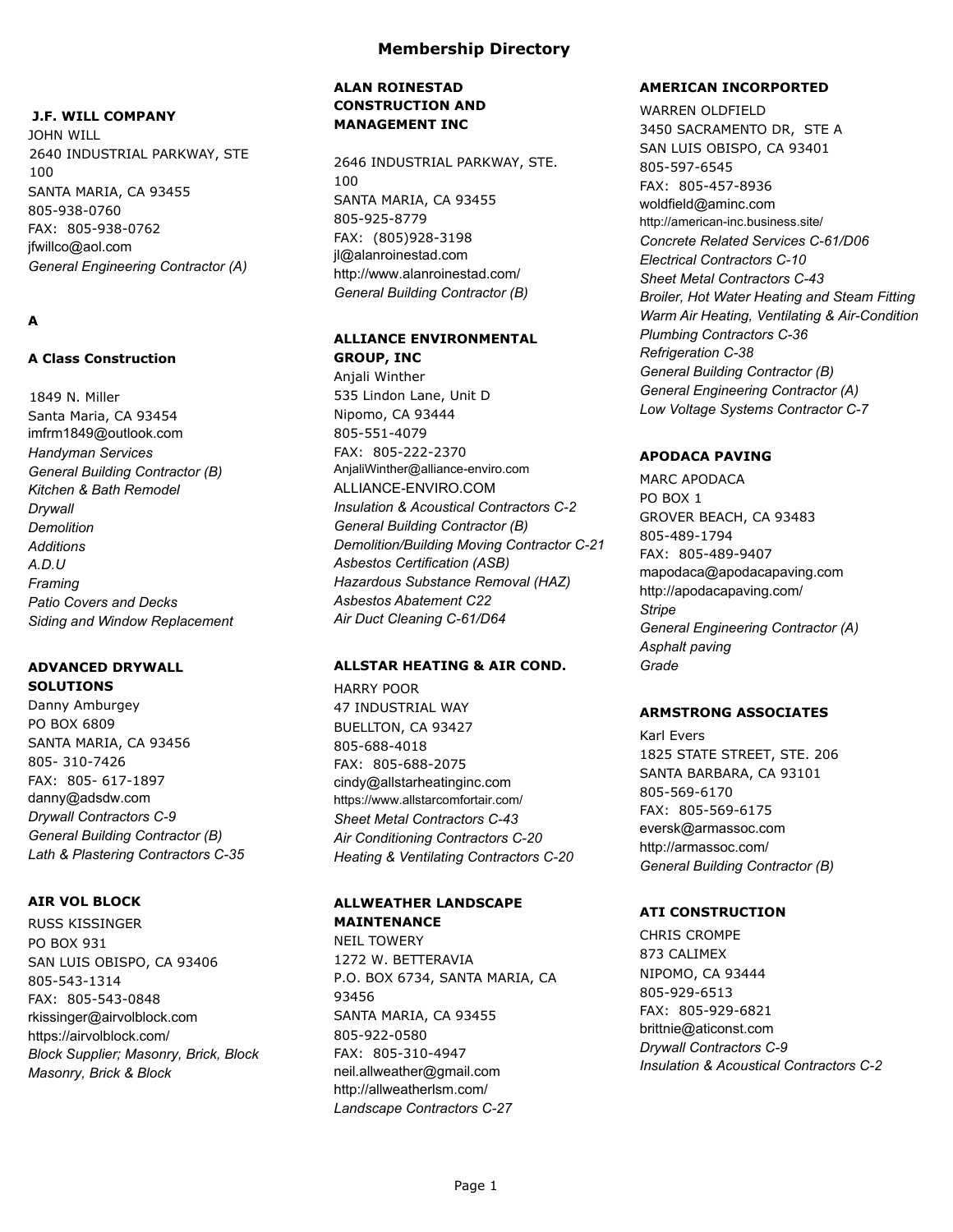# **ATLAS PERFORMANCE INDUSTRIES**

TED MARTINO P.O. Box 5754 SANTA MARIA, CA 93456 805-928-8689 FAX: 805-928-9190 sales@apitrailers.com *Manufactured Housing Contractors C-47 General Building Contractor (B)*

### **AWS Electric Inc.**

Anthony Silva 3130 Skyway Drive, Suite 102 Santa Maria, CA 93455 8052603823 as@awselectric.com *Electrical Contractors C-10*

## **B**

## **B & T SERVICE STATION CONTRACTORS**

Cassondra Morell 630 S. FRONTAGE ROAD NIPOMO, CA 93444 805-929-8944 cassondra@btssc.com http://btssc.com/ *Fuel Station Contractors General Engineering Contractor (A) Hazardous Substance Removal (HAZ)* **Service Station Equipment and Maintenance** *General Building Contractor (B)*

### **BARAJAS CONSTRUCTION**

P O Box 6213 Santa Maria, CA 93456 805-331-5566 FAX: 805-620-3727 barajasconstruction57@yahoo.com www.barajasconstruction.com *Plumbing Roofing Contractors C-39 Painting & Decorating Contractor C-33 General Building Contractor (B) Patio Decks Kitchen & Bath Remodel Termite Repairs Concrete Stucco Paint Electrical*

#### **BASSETT RAIN GUTTERS**

TOBEY BASSETT P O BOX 6748 SANTA MARIA, CA 93456 805-937-1822 FAX: 805-937-1822 bassettraingutters@yahoo.com http://www.bassettraingutters.com/ *Metal Products C-61/D24 Rain Gutters General Building Contractor (B)*

### **BBSI**

DAN RYAN 3450 BROAD STREET SAN LUIS OBISPO, CA 93401 805-762-4907 dan.ryan@bbsihq.com www.barrettbusiness.com *Workers Compensation OSHA Standards Payroll Services Safety Consulting*

#### **BILL'S DRAPERY SERVICE**

MIKE GRAF 2301 SKYWAY DRIVE, STE. F SANTA MARIA, CA 93455 805-925-6495 FAX: 805-922-9488 mikegbds@verizon.net *Window Coverings C-61/D52*

#### **BRAGG CRANE & RIGGING**

IAN JOHNSON 1326 JASON WAY SANTA MARIA, CA 93455 805-922-7717 FAX: 805-922-7716 johnsoni@braggcrane.com http://www.braggcrane.com/index.php/branch/s anta\_maria *Structural Steel Contractors C-51*

### **BRICKEY GENERAL ENGINEERING**

1749 Winchester Way Santa Maria, CA 93454 805-318-1126 brickeyengineering@gmail.com brickeyengineering.com *General Engineering Contractor (A) Plumbing Contractors C-36 General Building Contractor (B)*

#### **BROUGH CONSTRUCTION, INC.**

JEFF BROUGH 634 PRINTZ ROAD ARROYO GRAND, CA 93420 805-489-7779 FAX: 805-473-2479 brough@broughconstruction.com *Underground Utilities General Engineering Contractor (A)*

#### **BUTCH POPE ENGINEERING**

PO BOX 1677 NIPOMO, CA 93444 805-459-2395 FAX: 805-929-2354 butchpope@butchpopeconstruction.com *General Engineering Contractor (A)*

## **C**

# **CAL COAST REFRIGERATION**

Dave Stillwell 2363 THOMPSON WAY, #D SANTA MARIA, CA 93455 805-928-1778 FAX: 805-349-8314 denise.calcoastref@gmail.com *Air Conditioning Contractors C-20 Refrigeration C-38 Warm Air Heating, Ventilating & Air-Condition* 

#### **CALIFORNIA ELECTRIC SUPPLY (7826)**

Drew Brown P.O. BOX 730 SANTA MARIA, CA 93456 805-925-9585 customerservice@cessmra.com http://www.cessm.shopced.com/ *Electrical-Wholesale Supply Houses*

#### **CALIFORNIA PRO PAINTING, INC.**

JESSE HERNANDEZ P.O. BOX 6195 SANTA MARIA, CA 93456 805-922-3706 FAX: 805-922-6756 jesse@calpropaint.com http://www.calpropaint.com/ *Painting & Decorating Contractor C-33*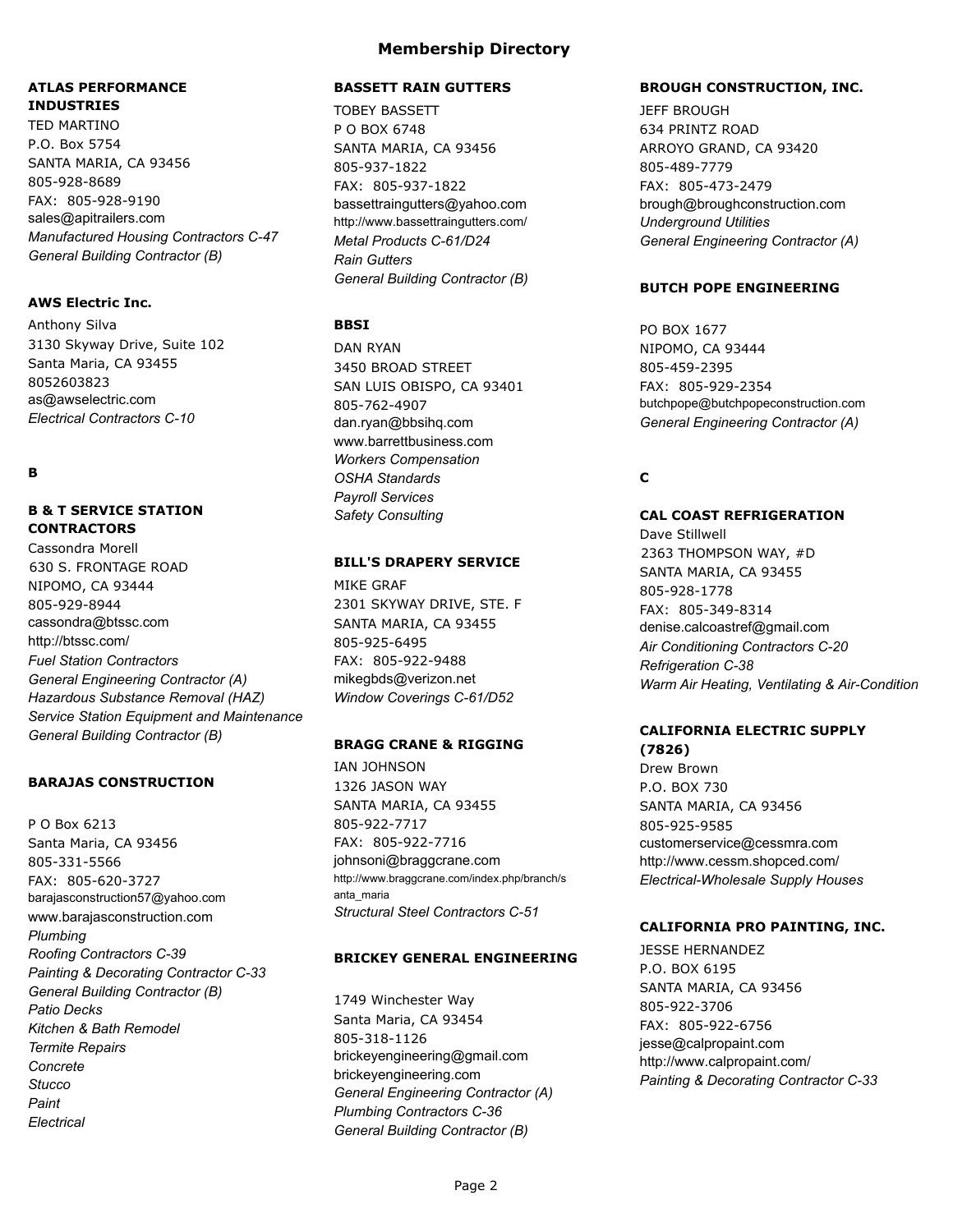### **CALPORTLAND CONSTRUCTION**

Terrell A. Cypert P.O. BOX 1280 SANTA MARIA, CA 93456 805-922-3551 FAX: 805-922-1491 tcypert@calportland.com http://www.calportland.com/ *Concrete Ready Mix General Engineering Contractor (A) Grading & Paving Contractors Sand & Gravel*

#### **CARROLL BUILDING COMPANY**

BRUCE HOUSEMAN 2653 VICTORIA AVE SAN LUIS OBISPO, CA 93401 805-543-2427 FAX: 805-543-2498 carrollbldgco@gmail.com http://www.carrollbuilding.com/ *General Engineering Contractor (A) General Building Contractor (B)*

#### **CASSIDY'S UNITED CONSTRUCTION**

MIKE CASSIDY P.O. BOX 2761 SANTA MARIA, CA 93457 805-925-1700 FAX: 805-925-4892 cassidyconstruction@verizon.net *General Building Contractor (B) Insulation & Acoustical Contractors C-2*

### **CED - CONSOLIDATED ELECTRICAL DIST.**

PETER SCHNEIDER 2525 RIVERSIDE AVENUE PASO ROBLES, CA 93446 805-237-0202 FAX: 805-237-0229 pschneider@cedpasorobles.com *Electrical-Wholesale Supply Houses*

### **CENTRAL COAST PLAYGROUNDS**

P.O. BOX 2212 ORCUTT, CA 93457 805-934-1814 matt@centralcoastplaygrounds.com http://www.centralcoastplaygrounds.com/ *Prefabricated Equipment C-61/D34 General Engineering Contractor (A)*

#### **CENTRAL COAST SOD**

VICTOR HURTADO 3610 TELEPHONE ROAD SANTA MARIA, CA 93455 805-934-2072 FAX: 805-934-5315 http://www.centralcoastsod.com/ *Lawn Services Landscape Maintenance*

## **CENTRAL COAST WATER AND LANDSCAPE MANAGEM**

Tim Bell 696 TILIA ST Santa Maria, CA 93455 (805) 264-8845 ccwlm01@gmail.com *Flagstone Landscape Contractors C-27 Allan Block Landscape Plants Irrigation Finish Grading Outdoor Lighting Park and Open Space SOD*

### **CENTRAL COAST WELDING**

KRIS KROLL PO BOX 684 SAN LUIS OBISPO, CA 93406 805-545-9353 kris@centralcoastwelding.com http://centralcoastwelding.com/ *Welding Contractor C-60 Structural Steel Contractors C-51 Ornamental Metal Contractor C-23 Ornamental Metal Contractor C-23 Welding Contractor C-60*

#### **COASTAL COMMUNITY BUILDERS**

DAVE DANIELS P.O. BOX 13 PISMO BEACH, CA 93448 805-566-3060 FAX: 805-556-3065 dave@ccb1.net https://www.coastalcommunitybuilders.com/ *General Building Contractor (B)*

### **COASTAL DEMO**

RYAN GALLAGHER P.O. BOX 729 PISMO BEACH, CA 93448 805-473-9451 FAX: 805-473-9450 rg@coastaldemolitioninc.com *Demolition/Building Moving Contractor C-21 Concrete Contractors C-8*

#### **COASTLINE EQUIPMENT**

STEVE LOUGEE 1950 ROEMER PLACE SANTA MARIA, CA 93454 805-922-8329 FAX: 805-922-4582 steve.lougee@coastlineequipment.com https://www.coastlineequipment.com/location/sa nta-maria/ *Equipment Rentals Equipment Sales/Rentals Sewer & Water Pumps Tractor Dealer*

### **COMMUNITY BANK OF SANTA MARIA**

CAMILLE O'BRIEN P.O. BOX 5307 SANTA MARIA, CA 93456 805-922-2900 FAX: 805-922-0600 cedie@cbsm.com https://www.yourcbsm.com/ *Banks Construction Loans*

## **CONSOLIDATED ELECTRICAL DISTRIBUTORS**

MICHAEL LOPEZ P.O. BOX 1204 SANTA MARIA, CA 93456 805-922-6626 FAX: 805-922-9950 mlopez@cedsantamaria.com *Electrical-Wholesale Supply Houses*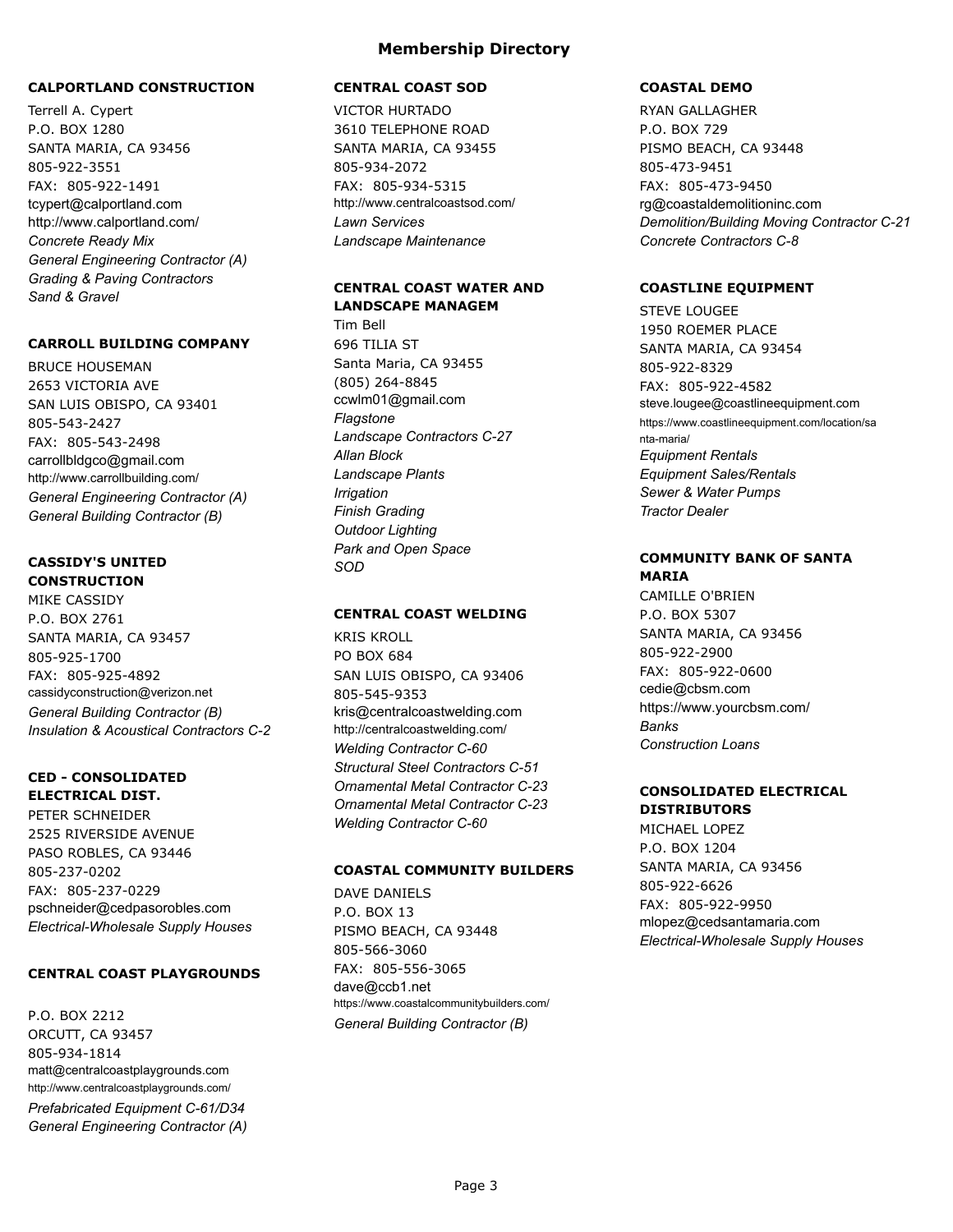## **CONTRACTORS & DEVELOPERS BONDING**

PHIL VEGA 534 E. BADILLO STREET COVINA, CA 91723 626-859-1000 FAX: 626-859-1001 phil@cndbonding.com http://www.cndbonding.com/ *Bonds*

#### **COSCO DIVERSIFIED FINISHES INC.**

KATIE BERNERD PO BOX 6047 SANTA MARIA, CA 93456 (805) 934-9795 FAX: (805) 614-9221 dino@kjcain.com *Drywall Contractors C-9 General Building Contractor (B) Lath & Plastering Contractors C-35*

## **CRAIG ROOFING CO., INC.**

Shaun Bahre PO BOX 4520 SANTA BARBARA, CA 93140 805-966-5331 FAX: 805-962-1168 paul@craigroof.com http://craigroof.com/ *Roofing Contractors C-39 Waterproofing*

## **D**

## **DAN BLOUGH CONSTRUCTION,**

**INC.** TIM SIEFERT 2353 'A' STREET SANTA MARIA, CA 93455 805-361-9410 FAX: 805-361-5503 tim@danblough.com http://danblough.com/ *General Building Contractor (B)*

## **Membership Directory**

### **DEEP BLUE INTEGRATION, INC.**

3442 EMPRESA DRIVE, STE C SAN LUIS OBISPO, CA 93405 888-600-0324 FAX: 805-791-2037 curtis@deepblueintegration.com http://www.deepblueintegration.com/ *Fire Protection Contractors C-16 Electrical Contractors C-10*

## **DIANI BUILDING CORP.**

Fred Roinestad P.O. BOX 5757 SANTA MARIA, CA 93456-5757 805-925-9533 FAX: 805-928-2150 estimating@diani.com http://www.diani.com/ *Earthwork & Paving C-12 Asbestos Certification (ASB) Demolition/Building Moving Contractor C-21 General Building Contractor (B) General Engineering Contractor (A) Hazardous Substance Removal (HAZ)*

## **Douglas Doors**

Michael Hamilton 509B Tiffany drive unit 221 SANTA MARIA, CA 93454 8052664492 douglasdoorrepair@gmail.com Douglas-Doors.com *Doors, Gates and Activating Devices C-61/D28*

## **DOWNS EQUIPMENT RENTAL,**

**INC.** CHRISTINE HUDSON P.O. BOX 80536 BAKERSFIELD, CA 93380 661-834-5526 FAX: 661-399-9555 http://downsequip.com/ *Equipment Rentals Equipment Sales/Service*

## **E**

## **EARTH SYSTEMS PACIFIC**

DOUG DUNHAM 2049 PREISKER LANE, STE. E SANTA MARIA, CA 93454 805-928-2991 ddunham@earthsys.com http://www.earthsystems.com/ *Well Drilling Contractors C-57 Soil Testing Laboratories*

## **EES / Etcheverry Electrical Systems**

Martin Etcheverry 1686 Ramona Ave. Suite C Grover Beach, CA 93433 805-473-2924 FAX: 805-473-2064 etch1elec2@aol.com eeselectric.com *Electrical Contractors C-10*

## **EFFECT CONTRACTORS**

GREG GEISER 116 CHESTNUT STREET NIPOMO, CA 93444 805-878-2231 FAX: 805-929-1193 effect@charter.net *General Building Contractor (B)*

## **EMPIRE INSULATION, INC.**

KARYN STEVENS 620 S. FRONTAGE ROAD NIPOMO, CA 93444 805-619-9400 FAX: 805-931-5904 kstevens@empireinsulation.com *Plumbing Contractors C-36 General Building Contractor (B) Insulation & Acoustical Contractors C-2 Weatherization and Energy Conservation C-6 Metal Products C-61/D24 Doors, Gates and Activating Devices C-61/D28 Warm Air Heating, Ventilating & Air-Condition*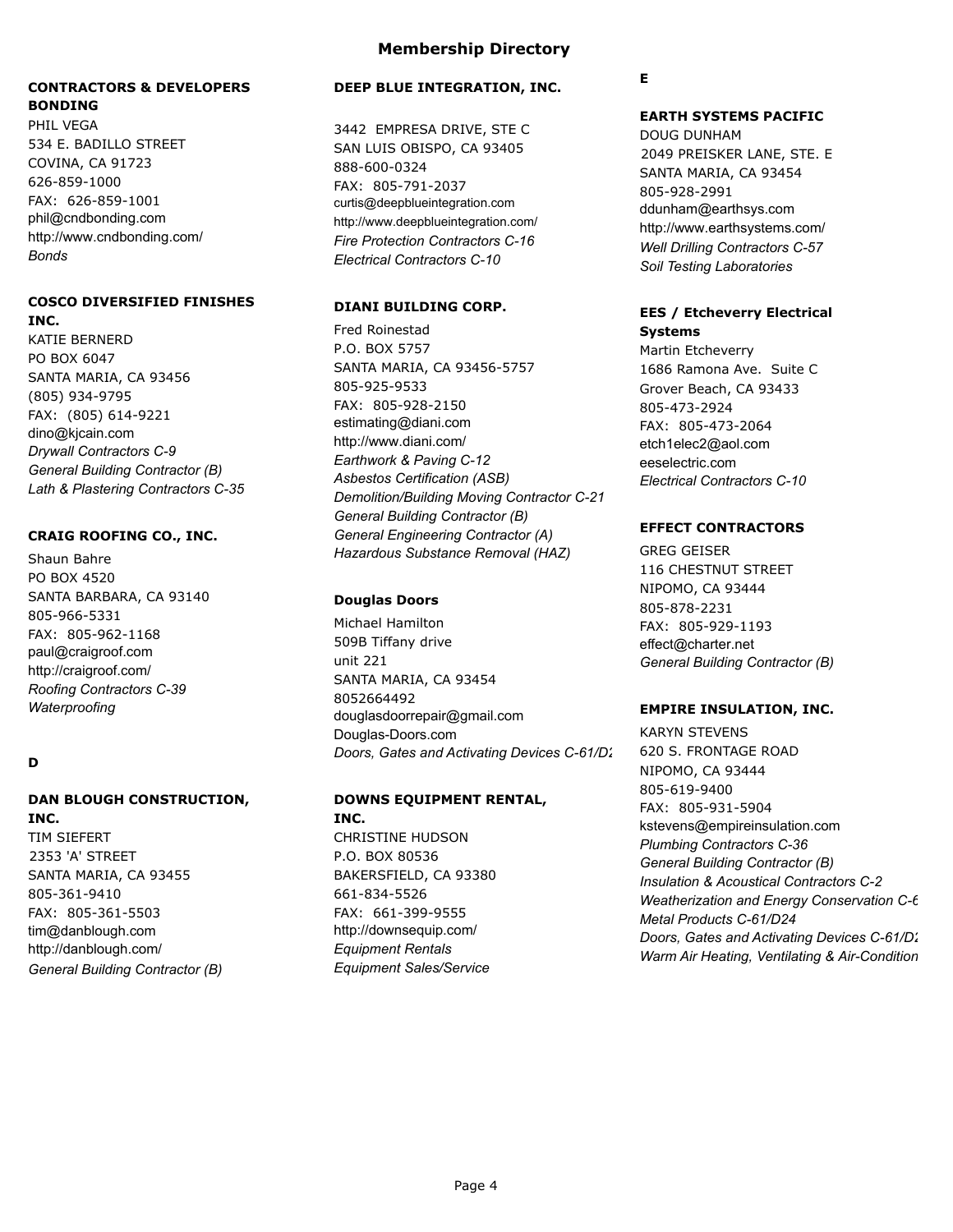#### **ENGEL & GRAY, INC.**

BOB ENGEL P.O. BOX 5020 SANTA MARIA, CA 93456 805-925-2771 FAX: 805-925-8023 bob@engelandgray.com http://www.engelandgray.com/ *Pipeline Contractor C-34 Demolition/Building Moving Contractor C-21 General Engineering Contractor (A) Hazardous Substance Removal (HAZ)*

### **ERDMAN DOOR & SPECIALTY INC.**

JEFF ERDMAN P.O. BOX 277 SHANDON, CA 93461 805-238-3335 FAX: 805-238-3353 jeff@erdmandoor.com *Materials Doors Hardware*

### **EVER-READY ELECTRIC**

FRANK CULLEY P.O. BOX 2087 SANTA MARIA, CA 93457 805-934-7091 FAX: 805-456-2057 fculley.erverreadyelectric@gmail.com https://www.everreadyelectric.com/ *Solar and Energy Management Electrical Contractors C-10 General Building Contractor (B) Generators Residential Commercial*

## **F**

## **FAMCO DEVELOPMENT, INC.**

JUSTIN BIELY P.O. BOX 2462 Santa Maria, CA 93457 805-922-4344 FAX: 805-922-4484 justin@famcodevelopment.com *Concrete Contractors C-8 General Building Contractor (B) Project Management*

#### **Famcon Pipe & Supply**

DON ISLEY 200 LAMBERT STREET OXNARD, CA 93036 (805) 485-4350 disley@famconpipe.com http://www.famconpipe.com/ *Waterworks Materials Utilities*

### **FARGEN SURVEYS**

KEN FARGEN 2624 AIRPARK DRIVE SANTA MARIA, CA 93455 805-934-5727 FAX: 805-934-3448 ken@fargensurveys.com http://fargensurveys.com/ *Surveyors*

#### **Financial Credit Network, Inc.**

EV PEURIFOY P O Box 3084 Visalia, CA 93291 805.481.3155 epeurifoy@fcnetwork.com *Debt Recovery*

#### **THE FLOOR CONNECTION**

JIM MOTTER 141 BRISCO ROAD ARROYO GRANDE, CA 93432 805-481-2761 FAX: 805-481-2753 ibeetle@floorconnect.com www.mfloorconnect.co *Window Coverings C-61/D52 Flooring & Floor Covering Contractors C-15*

#### **FRANK SCHIPPER CONSTRUCTION**

FRANK SCHIPPER 610 EAST COTA STREET SANTA BARBARA, CA 93101 805-963-4359 FAX: 805-963-1270 mcunningham@schipperconstruction.com https://www.schipperconstruction.com/ *General Engineering Contractor (A) General Building Contractor (B)*

### **G**

#### **Garrett Thiessen Constr**

garrett thiessen 1640 S. River Road paso robles, CA 93446 8054407305 garrett@gtconstruction.net www.gtconstruction.net *Concrete Contractors C-8 General Building Contractor (B)*

#### **GEO SOLUTIONS, INC.**

PATRICK MCNEILL 1021 Tama Lane, Ste. 105 SANTA MARIA, CA 93455 805-614-6333 FAX: 805-614-6322 jamie@geosolutions.net http://www.geosolutions.net/ *Environmental & Geotechnical Consulting Soil Testing Laboratories*

### **GLENN BURDETTE PHILLIPS & BRYSON**

Al Eschenbach 1150 PALM STREET SAN LUIS OBISPO, CA 93401 805-349-0585 FAX: 805-349-9795 https://glennburdette.com/ *Accountants*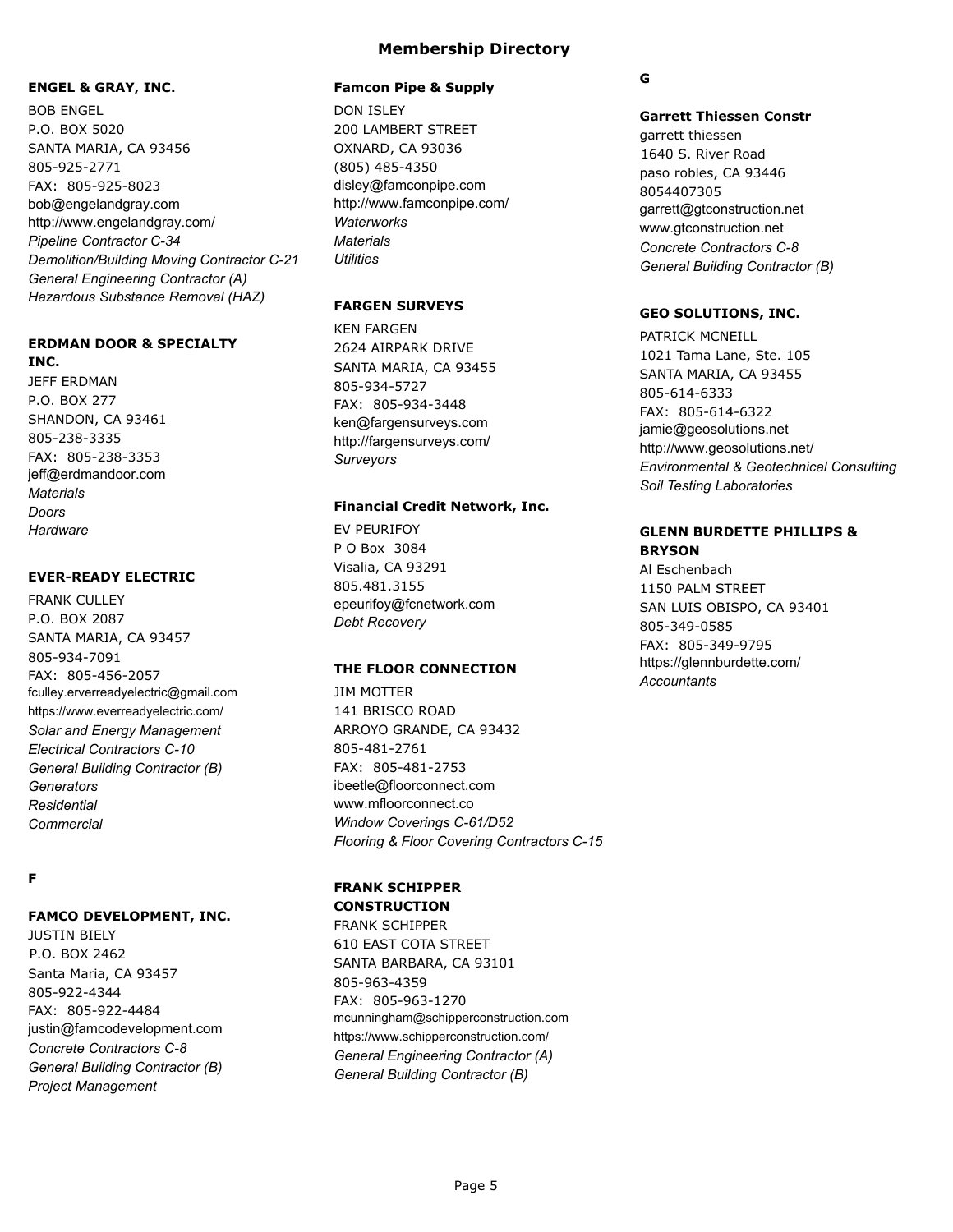## **GRANITE CONSTRUCTION COMPANY**

FLEET FFLCHLE P.O. BOX 6744 SANTA BARBARA, CA 93160 805-614-0196 FAX: 805-348-9155 fleet.felchle@gcinc.com https://www.graniteconstruction.com/ *Reinforcing Steel C50 Concrete Contractors C-8* **Construction Zone Traffic Control Contractors** *Demolition/Building Moving Contractor C-21 Electrical Contractors C-10 General Building Contractor (B) General Engineering Contractor (A) Grading & Paving Contractors Insulation & Acoustical Contractors C-2 Landscape Contractors C-27 Lath & Plastering Contractors C-35 Masonry Contractors C-29 Plumbing Contractors C-36 Roofing Contractors C-39 Structural Steel Contractors C-51 Underground Well Drilling Contractors C-57 Earthwork & Paving C-12 Sanitation SYSTEM C42 Electrical Signs-C45*

#### **GROMATICI LAND SURVEYING**

ERIC ACKERMAN 2432 RAILWAY AVE, SUITE l LOS OLIVOS, CA 93441 805-691-9112 Eackerman@Gromatici.com http://www.gromatici.com/ *Surveyors*

### **H**

#### **HALSELL BUILDERS**

JOE HALSELL 3130 SKYWAY DR., STE. 601 SANTA MARIA, CA. 93455 805-928-8948 FAX: 805-928-1129 jrh@halsellbuilders.com www.halsellbuilders.com *General Building Contractor (B) Residential Builders and Developers*

#### **HAMON OVERHEAD DOOR**

JOHN HAMON P.O. BOX 1085 PASO ROBLES, CA 93447 805-238-0524 FAX: 805-238-9137 mark@hamonohd.com http://hamonohd.com/ *Doors, Gates and Activating Devices C-61/D28 Overhead Doors General Building Contractor (B)*

#### **HANSON AGGREGATES**

P.O BOX 71 SAN LUIS OBISPO, CA 93406 (805)928-3764 FAX: 805-922-7904 Angie.Gibson@lehighhanson.com http://www.lehighhanson.com/ *Concrete Ready Mix*

#### **HAYWARD LUMBER CO.**

Rudi Lokkart 800 W. BETTERAVIA SANTA MARIA, CA 93454 805-928-8557 FAX: 805-928-3439/831-644-7610 tmannion@haywardlumber.com http://haywardlumber.com/ *Lumber*

#### **HERNANDEZ DRYWALL**

REFUGIO HERNANDEZ 1609 SOUTH PARAISO DR. SANTA MARIA, CA 93458 805-922-5836 FAX: 85-348-9018 hdzdrywall@gmail.com *Drywall Contractors C-9*

#### **HERRERA CORPORATION**

Jacob Herrera 3201 Airpark Dr., Suite 209 SANTA MARIA, CA 93455 805-347-2771 FAX: 805-347-2773 john@thehcorp.com *General Engineering Contractor (A) General Building Contractor (B)*

## **HUB INTERNATIONAL OF CA INSURANCE SVCS.**

ROB BUCHANAN 2560 PROFESSIONAL PARKWAY SANTA MARIA, CA 93455 805-347-4700 FAX: 805-347-4710 rob.buchanan@hubinternational.com https://www.hubinternational.com *Medical Group Insurance Workers Compensation*

#### **Huffman Brother Inc. dba Coastal Janitorial**

265 Tank Farm Rd San Luis Obispo, CA 93401 805-541-4886 FAX: 805-541-4866 ana@coastaljanitorial.com www.coastaljanitorial.com *Construction Clean up Floor Stripping & Waxing Pressure Washing Carpet Cleaning Window Cleaning*

## **I**

#### **IBEW LOCAL 413**

TIM BENNETT 100 THOMAS ROAD BUELLTON, CA 93427 805-688-8083 FAX: 805-688-7144 tim@ibew413.com http://www.ibew.org/ *Union*

#### **ICONIX WATERWORKS**

CLARK STILES 2350 WESTGATE RD SANTA MARIA, CA 93455 805-354-0378 FAX: 805-287-9605 clark.stiles@iconixww.com www.iconixww.com *Plumbing Supplies, Fixtures & Water Heaters Plumbing Wholesale Supply Houses*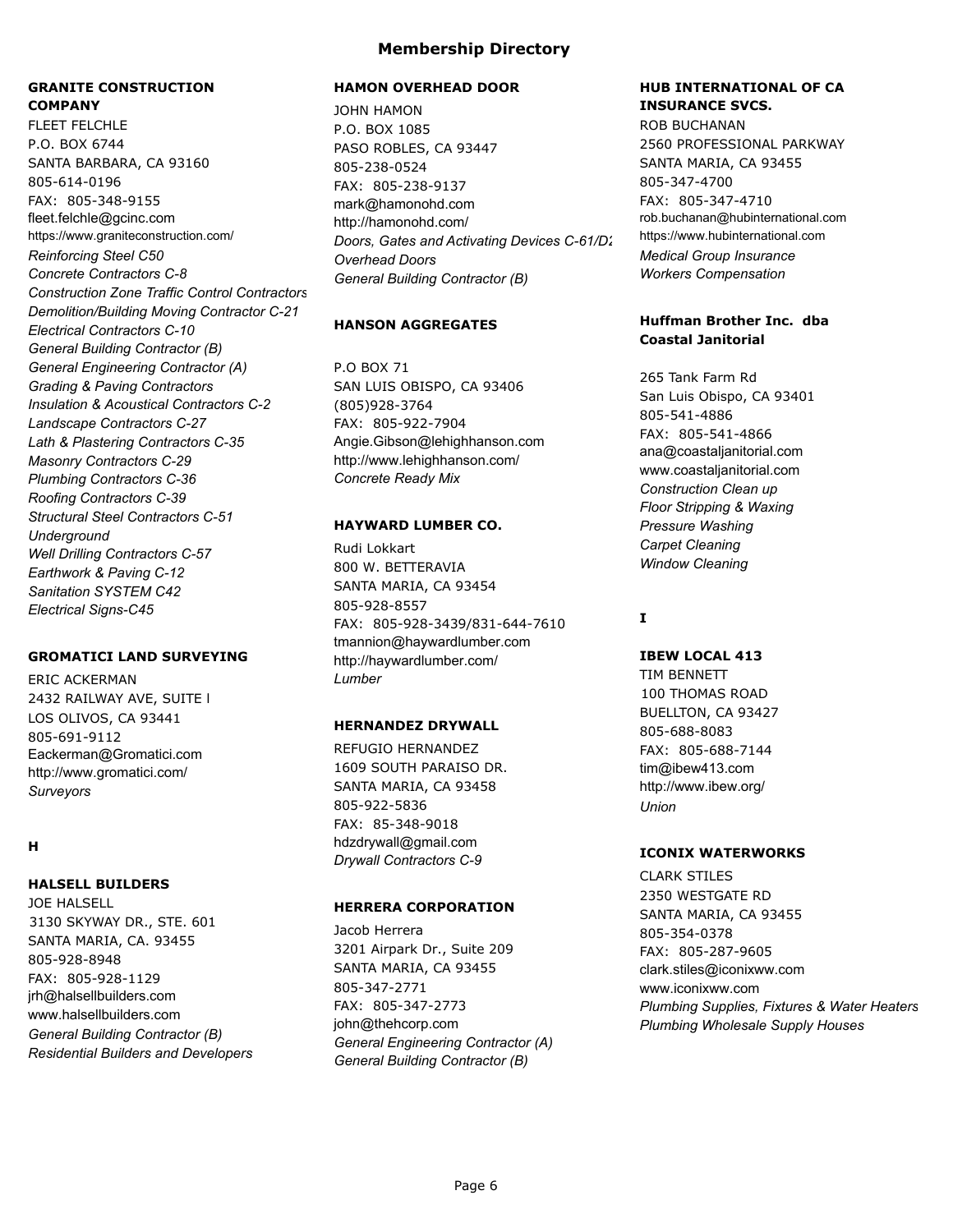#### **Install certified builder**

Ali Santana 1633 Via Rubio Santa Maria, CA 93454 8057390905 Installcertified@gmail.com Www.installcertifiedbuilder.com *General Building Contractor (B)*

### **J**

## **J AND D STEEL FABRICATION & REPAIR LP**

DAVID COX P.O. Box 5487 SANTA MARIA, CA 93456 805- 928-9674 FAX: 805-928-5433 david@jdfabandweld.com http://jdfabandweld.com/  *Architectural Steel Fabricator/Installer Welding Contractor C-60 Structural Steel Contractors C-51 Structural Steel Erectors*

## **J.B. DEWAR, INC.**

MIKE TREFTS P.O. BOX 3059 SAN LUIS OBISPO, CA 93403 805-543-0180 FAX: 805-543-8537 mike@jbdewar.com http://www.jbdewar.com/ *General Engineering Contractor (A) Fuels- Diesel & Gasoline Oils, Grease & Lubricants*

## **J.R. BARTO HEATING A/C & S.M**

ROSS LORENCZ 300 NORTH "G" ST LOMPOC, CA 93436 805-736-5160 FAX: 805-937-6807 ross@jrbarto.com http://www.jrbarto.com/ *Sheet Metal Contractors C-43 General Building Contractor (B) Warm Air Heating, Ventilating & Air-Condition Plumbing Contractors C-36*

# **Membership Directory**

## **J.W. DESIGN & CONSTRUCTION INC.**

Gerald Williams P.O. BOX 1154 SAN LUIS OBISPO, CA 93406 805-544-3130 FAX: 805-544-0115/805-544-3405 mam@jwdci.com http://www.jwdci.com/ *General Building Contractor (B)*

## **JD HUMANN LANDSCAPING, INC.**

JOHN HUMANN P.O. BOX 2205 ORCUTT, CA 93457 805-925-7744 FAX: 805-925-7877 tim@jdhumannlandscape.com *Landscape Contractors C-27*

# **Jerry's Plumbing & Heating**

Kristin Charette 319 N Russell Ave Santa Maria, CA 93458 8059285526 kristin@jerrysplumbing.com www.jerrysplumbing.com *Prefabricated Equipment C-61/D34 Air Conditioning Contractors C-20 Heating & Ventilating Contractors C-20 Plumbing Contractors C-36*

# **JJ FISHER CONSTRUCTION INC.**

PO Box 2219 Nipomo, CA 93444 805-748-6680 FAX: 805-928-8310 fisherjayson@aol.com *General Engineering Contractor (A)*

# **JOSEPH ENGINEERING**

CRYSTAL JOSEPH P O BOX 1410 NIPOMO, CA 93444 805-928-3703 FAX: 805-928-7377 joesph-engineering@hotmail.com http://www.joseph-engineering.com/ *General Engineering Contractor (A)*

## **K**

### **KCI ENVIRONMENTAL, INC.**

CURT BOUTWELL P.O. BOX 3307 SAN LUIS OBISPO, CA 93403 805-543-3311 FAX: 805-786-4253 erniep@kcienv.com http://www.kcienv.com/ *Landscape Contractors C-27 General Engineering Contractor (A)*

## **KOEHLER PLUMBING, INC.**

WES FUERCH 201 S. OAKLEY SANTA MARIA, CA 93458 805-347-9944 FAX: 805-922-9448 linda@koehlerplumbing.com *Plumbing Contractors C-36*

## **L**

# **LAHR INDUSTRIAL WELDING**

DON LAHR 2336 SOUTH MEREDITH LANE SANTA MARIA, CA 93454 805-922-2571 FAX: 805-928-1683 lahrindustrialwelding@verizon.net http://lahrindustrialwelding.com/ *Structural Steel Contractors C-51 Welding Contractor C-60 Structural Steel Contractors C-51 Welding Contractor C-60*

## **LDM PLUMBING & MECHANICAL, INC.**

MIKE DAVISON PO BOX 2015 ORCUTT, CA 93457 805-349-7100 FAX: 805-349-7122 mike@ldmplumbing.com http://www.ldmplumbing.com/ *Fire Protection Contractors C-16 Plumbing Contractors C-36 General Engineering Contractor (A)*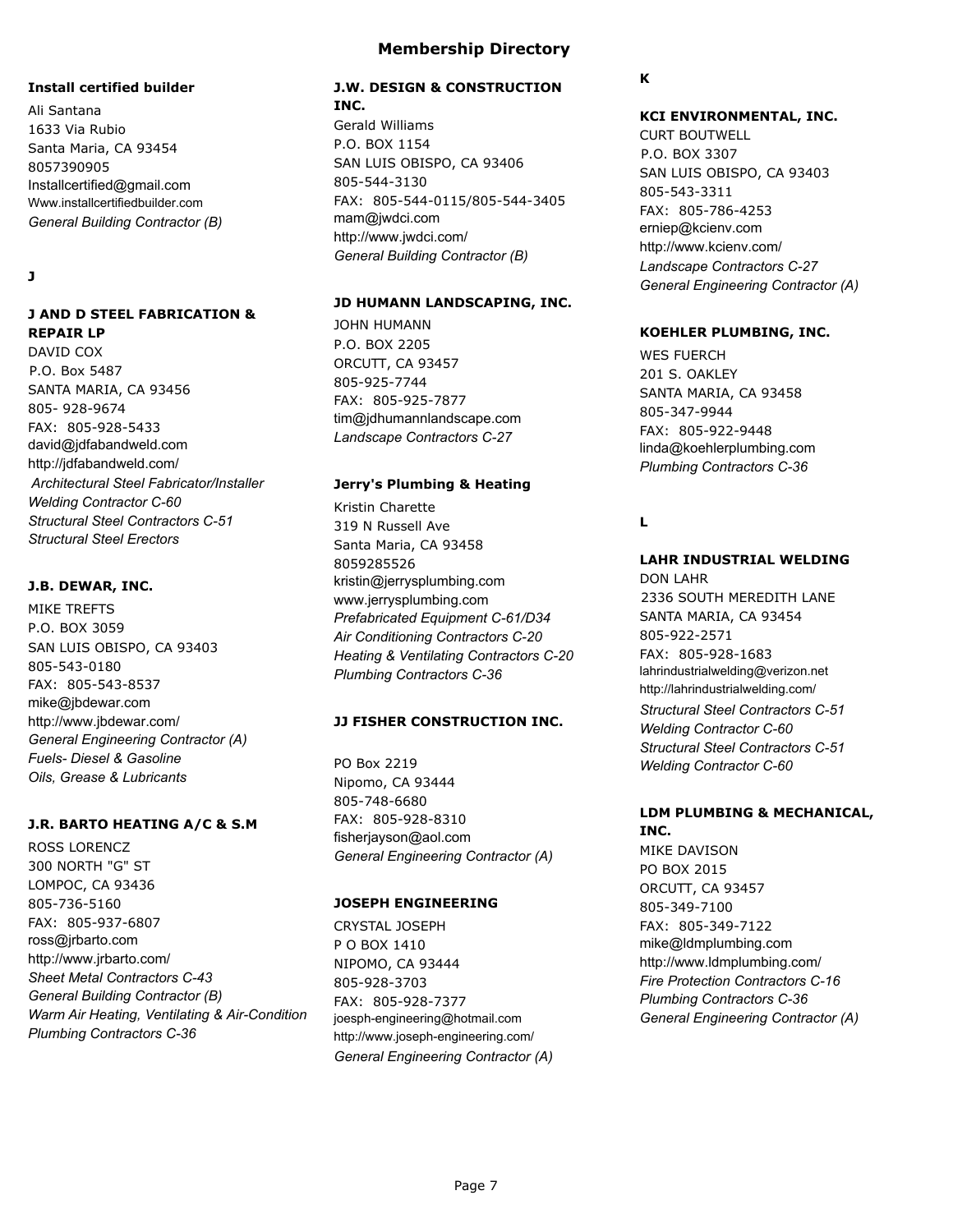### **LEAVITT COASTAL VALLEY INSURANCE SERVICES**

204 East Enos Drive, Suite B SANTA MARIA, CA 93454 805-925-8607 FAX: 805-928-7210 dan-lillard@leavitt.com https://www.leavitt.com/SantaMaria/ *Insurance*

### **LEDESMA CONCRETE**

1201 N Benwiley Santa Maria, CA 93458 8053635864 ledesmarobert638@gmail.com *Concrete Contractors C-8*

#### **LEE WILSON ELECTRIC**

P.O. BOX 250 ARROYO GRANDE, CA 93421 (805)489-4216 FAX: (805)489-0248 budwilson@charterinternet.com *Electrical Contractors C-10 General Engineering Contractor (A) General Building Contractor (B)*

#### **Lomeli Electric Inc.**

Eric Lomeli PO Box 6311 Santa Maria, CA 93456 8052681641 lomelielectric@hotmail.com *Electrical Contractors C-10*

### **LW Construction Inc**

Bonnie Woods 3420 Orcutt Rd Suite 201 Santa Maria, CA 93455 8053109493 FAX: 8053492105 bonnie@lwconstruct.com *General Building Contractor (B)*

### **Membership Directory**

#### **M**

#### **M D CONSTRUCTION CO., INC.**

Mike Donovan P O Box 6629 SANTA MARIA, CA 93456 805-938-0615 FAX: 866-281-6682 md@mdcon.info www.mdcon.info *General Engineering Contractor (A)*

#### **MARK SCHWIND ELECTRIC**

HELEN SCHWIND P.O. BOX 2117 NIPOMO, CA 93444 805-929-4722 FAX: 805-929-4722 mschwindelectric@charter.net *Electrical Contractors C-10*

#### **McCarthy Companies**

Patrick McCarthy 721 E. Main St Ventura, CA 93001 8054854646 FAX: 8052782177 pam@gomccarthy.com www.gomccarthy.com *Painting & Decorating Contractor C-33 General Building Contractor (B)*

#### **MCDERMOTT & APKARIAN, LLP**

THOMAS APKARIAN 241 S. BROADWAY ST, SUITE 201 ORCUTT, CA 93455 (805) 925-8729 FAX: (805) 922-4035 tvacpas@ma-cpas.net http://www.ma-cpas.net/ *Accountants*

### **MID COAST GLASS COMPANY**

GREG RECK P.O. BOX 97 LOMPOC, CA 93438 805-736-5811 FAX: (805)736-4469 midcoastglass@aol.com *Glazing Contractor C-17*

#### **MID STATE CONCRETE PRODUCTS**

ROB VANDER VEEN PO BOX 219 SANTA MARIA, CA 93456 805-928-2855 FAX: 805-928-2114 midstate@midstateconcrete.com http://www.midstateconcrete.com/ *Concrete Products*

#### **MID-LAND SHEET METAL**

MIKE WELLS 125 EAST FESLER STREET SANTA MARIA, CA 93454 805-928-3650 FAX: 805-928-6940 mlsheetmetal@yahoo.com *Roofing Contractors C-39 Sheet Metal Contractors C-43*

#### **MISSION PAVING**

JOEL PEREZ 1245 CIELO LN NIPOMO, CA 93444 805-619-7800 FAX: 805-619-7808 missionpaving@gmail.com *Earthwork & Paving C-12 General Building Contractor (B) Acoustical Contractors*

#### **MORELAND-THOMPSON ELECTRIC**

TIM MORELAND P.O. BOX 2717 ORCUTT, CA 93457-2717 805-925-2271 FAX: 805-925-2277 marie@morelandthompson.com http://www.morelandthompson.com/ *Electrical Contractors C-10*

### **MORRIS & GARRITANO**

Brendan Morris 1122 LAUREL LANE SAN LUIS OBISPO, CA 93401 805-543-6887 FAX: 805-543-3064 bmorris@morrisgarritano.com http://www.morrisgarritano.com/ *Insurance*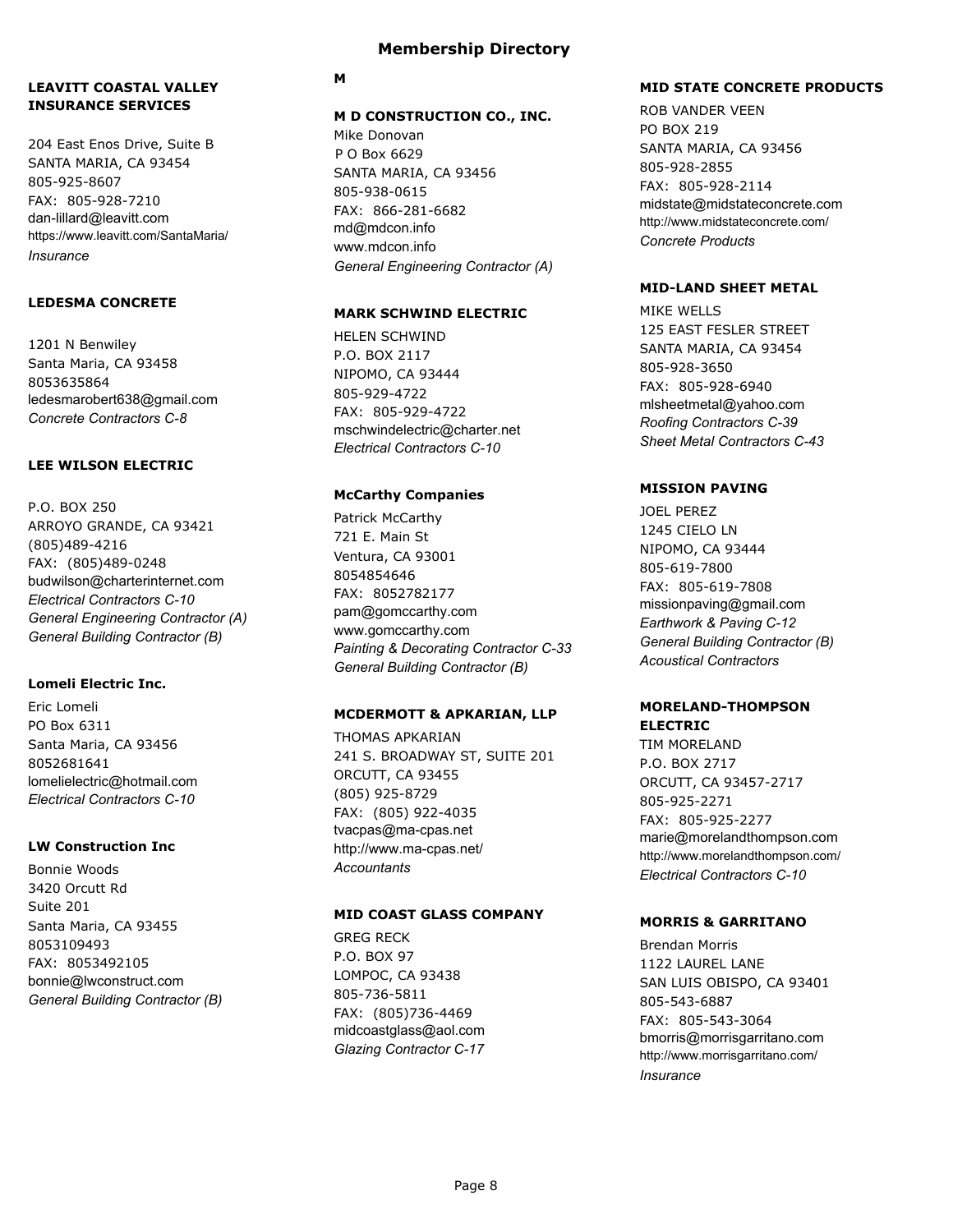### **MX CONSTRUCTION, INC.**

720 South Frontage Road, Ste 106 Nipomo, CA 93444 805-723-5201 FAX: 805-723-5205 kenny@mxcinc.org www.mxcinc.org *General Construction General Building Contractor (B) Plumbing Contractors C-36 Electrical Contractors C-10 Warm Air Heating, Ventilating & Air-Condition Painting & Decorating Contractor C-33 Low Voltage Systems Remodeling & Additions Fiber Optics Generators Lighting Industrial Electric Underground Electrical Underground Cabling Emergency Standby Power Distribution Electrical Line Work*

#### **MYER LAW**

Ray Myer 100 W. ARRELLAGA, STE 100 SANTA BARBARA, CA 93101 805-962-0083 FAX: 805-962-2372 http://www.myerlawpc.com/ *Attorneys*

### **N**

#### **NATIONAL TRENCH SAFETY**

BOB ALEXANDER 13217 LAURELDALE AVE DOWNEY, CA 90242 1-877-246-4087 juansantillan@ntsafety.com www.ntsafety.com *Hydraulic Shores Utilities Safety Supplies & Equipment Trenching Pipe Line*

### **NEW LIFE BATH, KITCHEN & PAINTING**

CHUCK WINKLES 2225 SKYWAY DR SANTA MARIA, CA 93455 805-937-9836 FAX: 805-928-7851 info@newlifehi.com https://www.newlifehi.com/ *Painting & Decorating Contractor C-33 General Building Contractor (B) Remodels/Additions*

#### **NORTH COAST CONSTRUCTION**

ARLENE DOTZLER P.O. BOX 824 LOMPOC, CA 93438 805-740-1227 FAX: 805-740-1727 arlened@impulse.net *General Engineering Contractor (A) General Building Contractor (B)*

## **O**

**OCEAN AIR** CHRIS LOPEZ P.O. BOX 340 GROVER BEACH, CA 93483 805-473-0413 FAX: 805-473-0413 oceanair@charter.net *Warm Air Heating, Ventilating & Air-Condition Air Conditioning Contractors C-20 Heating & Ventilating Contractors C-20*

#### **P**

## **PACIFIC OVERHEAD DOOR SERVICE**

KEVIN MOORE P.O. BOX 5212 SANTA MARIA, CA 93456 805-928-3772 FAX: 805-928-6053 kevin@pacificoverheaddoor.net http://pacificoverheaddoor.net/ *Doors, Gates and Activating Devices C-61/D28 General Building Contractor (B)*

#### **Pacific Petroleum California Inc**

Jayse Hochleutner Po Box 2646 Orcutt, CA 93457 805-925-1947 FAX: 805-925-0884 j.hochleutner@ppcinc.biz ppcinc.biz C-61 / D09 - DRILLING, BLASTING AND OIL *General Engineering Contractor (A)*

### **PACIFIC PREMIER BANK**

1825 S. Broadway Santa Maria, CA 93454 805-269-2004 bwise@ppbi.com *Banks*

### **PAPICH CONSTRUCTION CO., INC.**

JASON PAPICH 398 Sunrise Terrace Arroyo Grande, CA 93420 805-473-3016 FAX: 805-481-5966 jason@papichconstruction.com http://papichco.com/construction/ *Hazardous Substance Removal (HAZ) General Engineering Contractor (A) Hazardous Substance Removal (HAZ) General Engineering Contractor (A)*

#### **PASSMORE ELECTRIC CO INC**

JOHN PASSMORE P.O. BOX 2338 ORCUTT, CA 93457 805-934-6958 FAX: 805-934-3711 passmoreeleco@aol.com *Electrical Contractors C-10*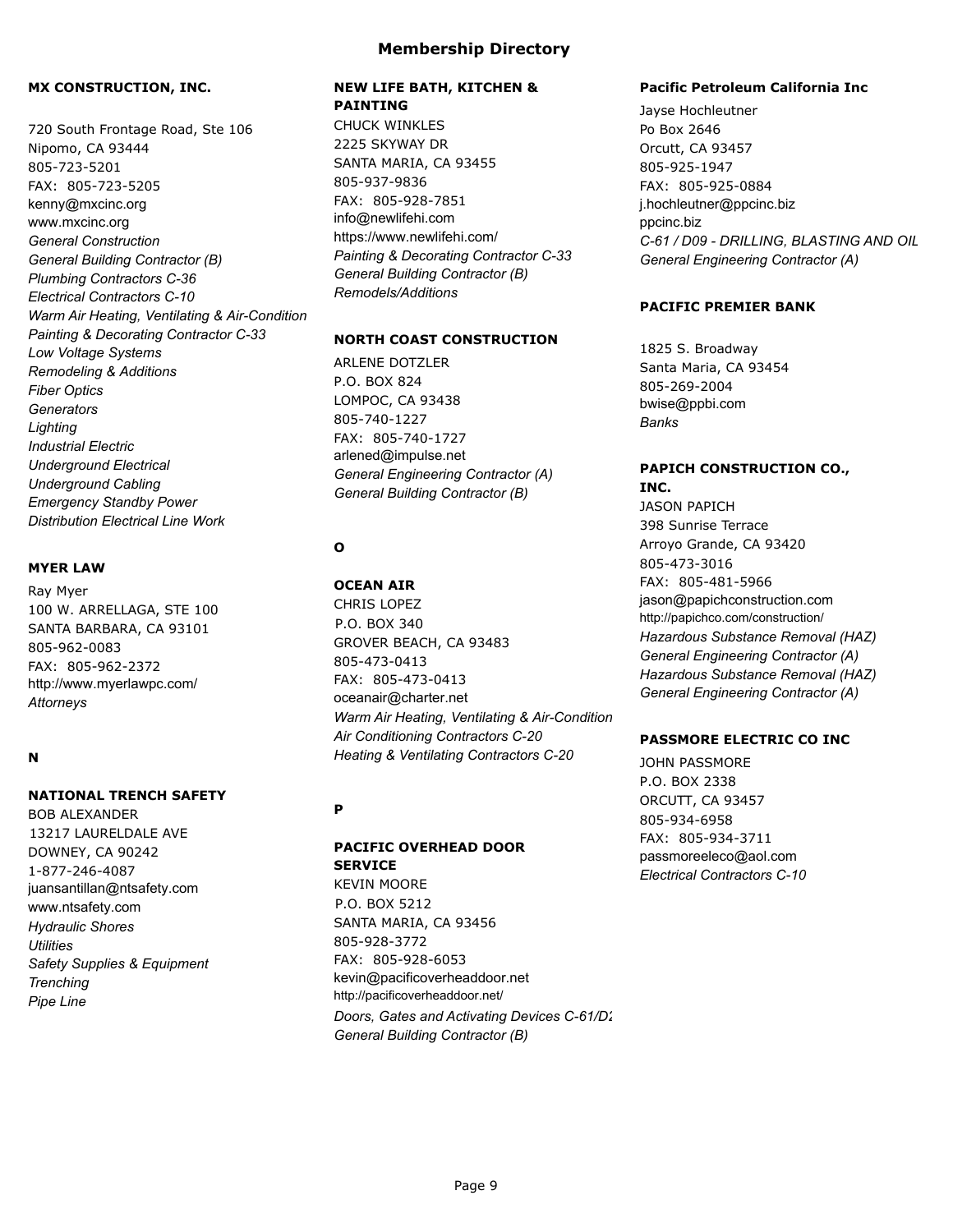# **PHELAN BROTHERS CONSTRUCTION**

ROBERT PHELAN 212 W. BENNETT ST NIPOMO, CA 93444 805-363-6363 FAX: 805-473-5918 robertphelan@hotmail.com *General Engineering Contractor (A) Underground Utilities Grading & Paving Contractors Trucking Soil Remediation Septic Systems Demolition Heavy Equipment Rentals Finish Grading Agriculture Drainage Asphalt & Concrete Recycling*

## **PLUMBERS & PIPEFITTERS U.A. LOCAL 114**

Mark Foreman 93 THOMAS ROAD BUELLTON, CA 93427 805-688-1470 FAX: 805-688-7714 aj.michaellopez@yahoo.com https://www.ualocal114.org/ *Union*

### **Port-A-Stor Inc**

Dan Oliveira 112 North E st Lompoc, CA 93436 8053315216 dan@oliveirasonline.com *Moving storage containers Portable Containers Portable Storage Storage*

#### **POTTER ENTERPRISES LMS**

BUTCH POTTER P O Box 1258 SANTA MARIA, CA 93456 FAX: 805-623-8170 butch@pelms.us *General Engineering Contractor (A)*

## **Membership Directory**

#### **Power and Lighting Service**

Jose Limon 966 Frank LN SANTA MARIA, CA 93458 805 6213731 powerandlightingservice@gmail.com www.powerandlightingservice.com *Electrical Contractors C-10*

#### **PRE CON INDUSTRIES, INC.**

725 Oak St. SANTA MARIA, CA 93454 805-3453147 FAX: 805-928-9904 preconadmin@preconindustries.com http://preconindustries.com/ *General Building Contractor (B) Drywall Contractors C-9*

## **PRECISION GRADING & PAVING, INC**

Deanna Anderson PO Box 313 BAKERSFIELD, CA 93302 661-587-7330 FAX: 661-587-7338 precisiongradingandpaving@yahoo.com *Earthwork & Paving C-12 Grading & Paving Contractors*

### **PRESIDIO TILE AND STONE**

JOSH PHILLIPS 1633 W. CENTRAL AVE ST A LOMPOC, CA 93436 805-735-1444 FAX: 805-735-1446 josh@presidiotileandstone.com *Tile (Ceramic and Mosaic) C54*

## **PRO SOURCE WHOLESALE FLOORCOVERINGS**

CHERYL TALBOTT 3510 S. BROAD STREET SAN LUIS OBISPO, CA 93401 805-781-2657 FAX: 805-541-3762 ctalbott@cshow.net http://www.prosourceofsanluisobispo.com/ *Tile (Ceramic and Mosaic) C54 Flooring & Floor Covering Contractors C-15 Tile Materials Window Coverings C-61/D52*

### **PROWEST CONSTRUCTORS**

CAROL FRIAS 22710 PALOMAR ST WILDOMAR, CA 92595 951- 678-1038 FAX: 951-678-1034 carol@prowestpcm.com https://www.prowestconstructors.com/ *General Building Contractor (B) Hazardous Substance Removal (HAZ) Project Management General Engineering Contractor (A)*

### **PUEBLO CONSTRUCTION**

BOB BURGHART 232 ANACAPA ST STE. 2D SANTA BARBARA, CA 93101 805-564-1313 FAX: 805-564-1311 pedro@puebloconstruction.net http://puebloconstruction.net/ *Roofing Contractors C-39 General Building Contractor (B)*

# **Q**

### **QUAGLINO ROOFING**

STEPHEN QUAGLINO 815-B FIERO LANE SAN LUIS OBISPO, CA 93401 805-543-0560 FAX: 805-543-0679 ryan@quaglino.com http://www.quaglino.com/ *Asbestos Certification (ASB) Roofing Contractors C-39 Waterproofing General Building Contractor (B)*

## **R**

**R & E Concrete, Inc** Jared Biely PO BOX 2577 ORCUTT, CA 93457 805-621-3966 randeconcreteinc@gmail.com *Concrete Polishing and Resurfacing Concrete Contractors C-8*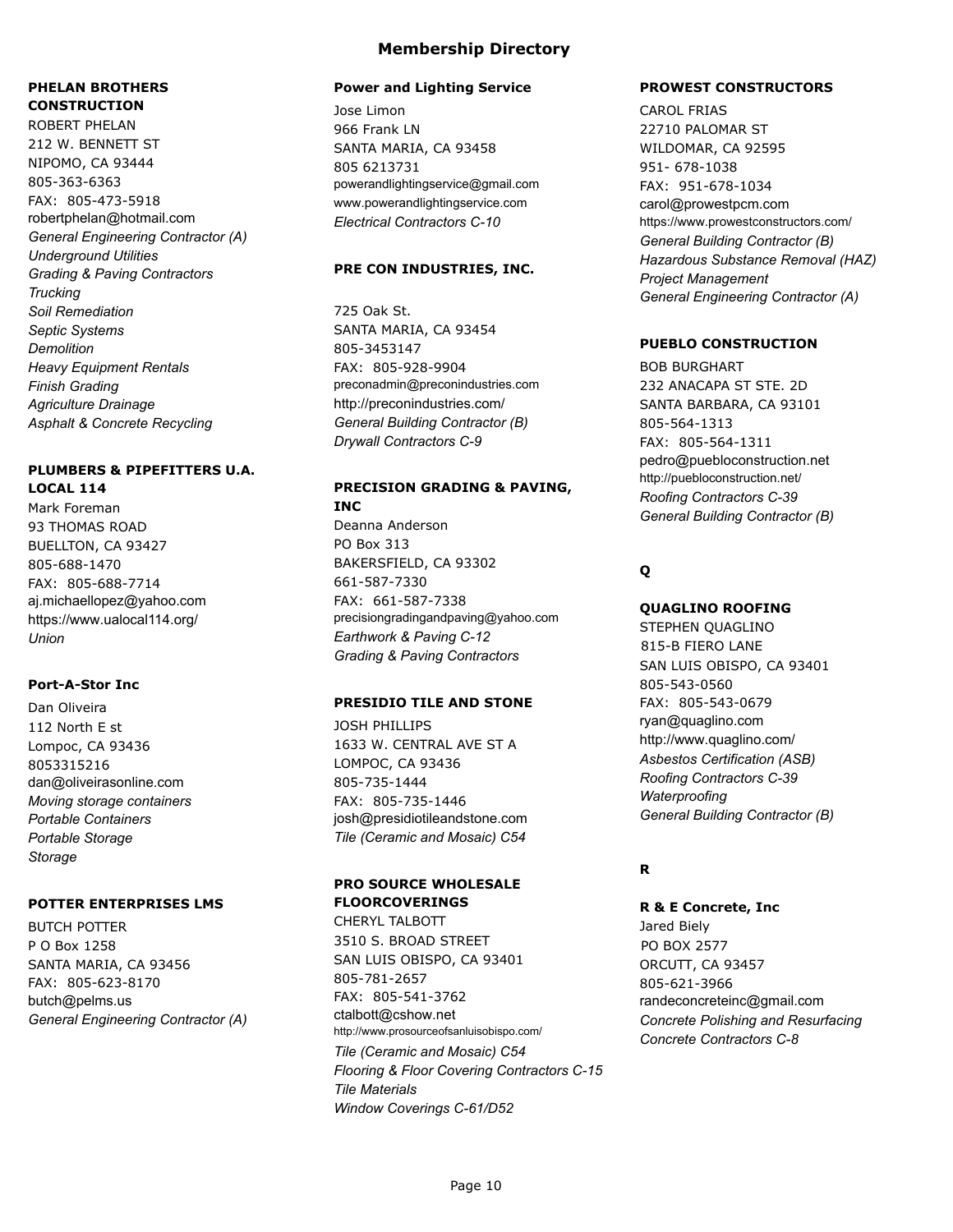#### **R K & G CONSTRUCTION, INC**

1533 W BETTERAVIA RD Santa Maria, CA 93455 (805) 934-2119 FAX: (805) 934-9500 rosek@rkgconstruction.com http://www.rkgconstruction.com *Industrial Piping General Building Contractor (B) Electrical Industrial Coatings Carpentry Cement Mason*

#### **R. BAKER, INC.**

JIM GUITON P.O. BOX 419 ARROYO GRANDE, CA 93421 805-489-8711 FAX: 805-489-1653 rbakerinc@charter.net *General Engineering Contractor (A) Waterlines Fire Protection Contractors C-16 Hazardous Substance Removal (HAZ)*

#### **R. BURKE CORP.**

ROB BURKE P.O. BOX 957 SaN LUIS OBISPO, CA 93406 805-543-8568 FAX: 805-543-2521 rbc@rburkecorporation.com *General Building Contractor (B) General Engineering Contractor (A)*

#### **R. CAMERON CONSTRUCTION**

RUSSELL CAMERON 2460 APPALOOSA WAY ARROYO GRANDE, CA 93420 805-481-9711 rcameronconstruction@msn.com *Landscape Contractors C-27 General Building Contractor (B) Concrete Contractors C-8*

#### **R.L. JOHNSON CONSTRUCTION, INC**

P.O Box 2359 LOMPOC, CA 93438 (805)735-8084 FAX: (805)738-4389 susan.croll@rljohnsonlompoc.com http://www.rljohnsonlompoc.com *General Engineering Contractor (A) General Engineering Contractor (A) Grading & Paving Contractors Underground Utilities Underground Waterlines*

### **R.W. SCOTT CONSTRUCTION**

JUSTIN WILSON P.O. BOX 2160 ORCUTT, CA 93457 805-928-5540 FAX: 805-925-9602 justin@scottconst.com http://www.scottconstructioncompany.com/ *General Engineering Contractor (A) Grading & Paving Contractors*

### **RARE ELECTRIC**

RICK MCDONALD 432 Commerce Ct, St D LOMPOC, CA 93436 805-736-0089 FAX: 805-736-3386 rm@rareelectric.com http://www.rareelectric.com/ *Electrical Contractors C-10*

### **RARIG CONSTRUCTION INC**

STEVE RARIG 4540 BROAD ST. STE. 110 SAN LUIS OBISPO, CA 93401 805-543-9397 FAX: 805-543-4268 sr@rarig.com http://rarig.com/ *Asbestos Certification (ASB) General Building Contractor (B) Metal Buildings Roofing Contractors C-39 Structural Steel Contractors C-51 General Engineering Contractor (A)*

#### **REPUBLIC ELEVATOR COMPANY**

JEFF DELL P.O. BOX 1222 GOLETA, CA 93116 805-683-6302 FAX: (805)683-8948 irinta@republicelevator.com http://www.republicelevator.com/ *Elevator Installation-C11*

#### **ROXSAND**

DEBRALEE COLEMAN 2280 HUTTON ROAD NIPOMO, CA 93444 805-357-2288 FAX: 805-928-1196 info@roxsand.net http://www.roxsand.net/ *Rock Safety Supplies & Equipment Parking & Hwy Improvement Contractor C-32 Recycling Services*

#### **ROYAL GATE AND FENCE CO**

P O BOX 1527 ARROYO GRANDE, CA 93421 805-473-5725 royalgateandfence@gmail.com royalgateandfence.com *Fencing Contractors C-13*

#### **ROYAL INDUSTRIAL SOLUTIONS**

NIKO HADDEN 2363-A THOMPSON WAY SANTA MARIA, CA 93455 805-614-7842 FAX: 805-614-7849 http://royalsantamaria.com/ *Electrical-Wholesale Supply Houses*

### **S**

**S. CHAVES CONSTRUCTION, INC.** STEVE CHAVES 711 EVANS ROAD SAN LUIS OBISPO, CA 93401 805-543-9340 FAX: 805-543-9341 steve@schavesconstruction.com http://schavesconstruction.com/ *General Engineering Contractor (A) General Engineering Contractor (A) Grading & Paving Contractors Underground Utilities*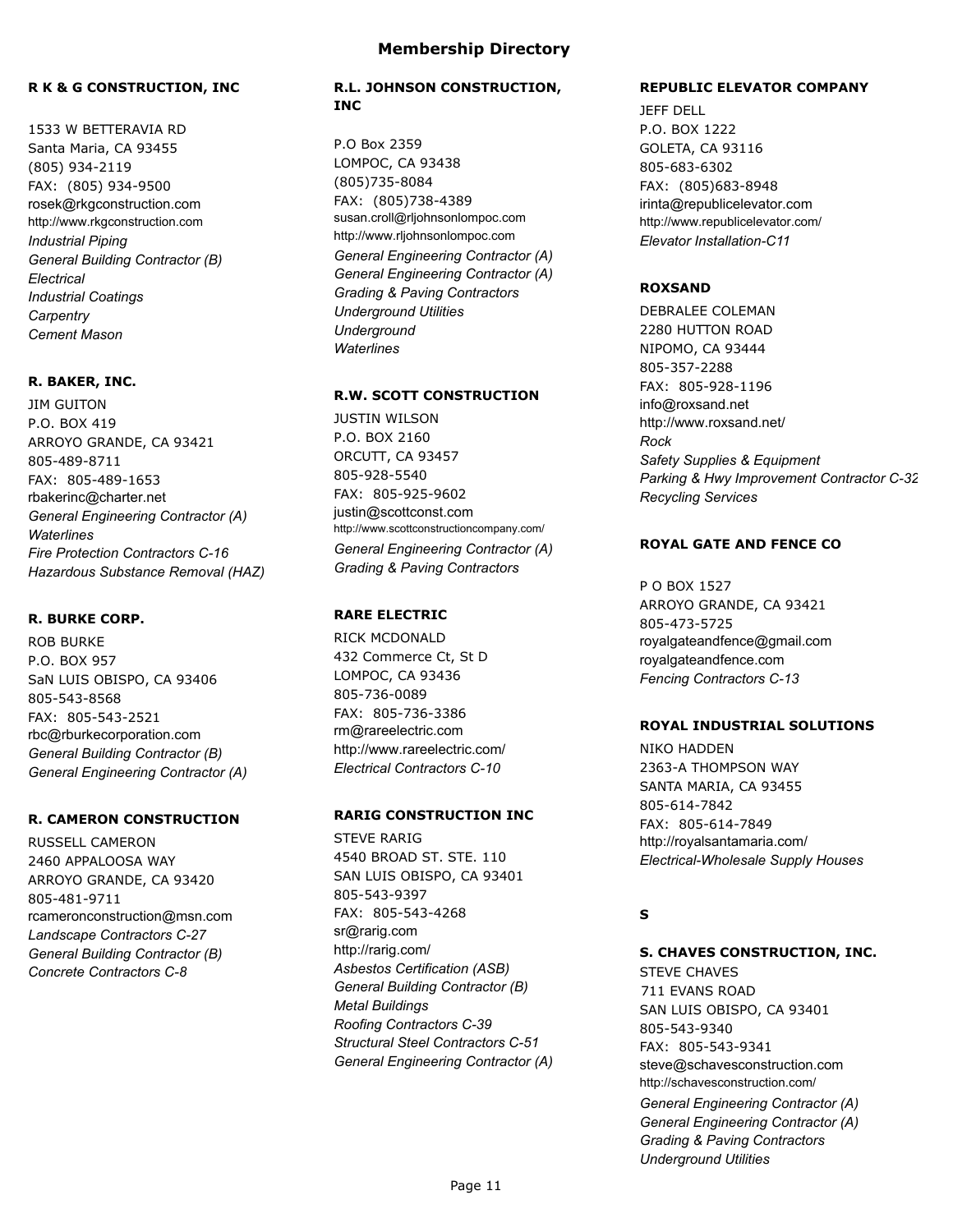#### **SANTA BARBARA STONE**

JIM OSWEILER P.O. BOX 4809 SANTA BARBARA, CA 93140 805-547-1980 FAX: (805) 962-7993 sbstone@silcom.com http://santabarbarastone.com/ *Rock*

#### **SANTA MARIA ACOUSTICAL CO., INC.**

BILL MCCAIN P.O. BOX 424 GROVER BEACH, CA 93483-424 805-474-4031 FAX: 805-474-4039 smaco@sbcglobal.net *Insulation & Acoustical Contractors C-2*

#### **SANTA MARIA DRYWALL**

PAUL SANTANA 1436 MARILYN WAY SANTA MARIA, CA 93454 805-922-3745 FAX: 805-739-0013 smdrywall@yahoo.com *Drywall Contractors C-9 General Building Contractor (B) Underground Utilities*

### **SANTA MARIA ELECTRIC INC**

STEVE MUSSELL 408 NORTH BROADWAY SANTA MARIA, CA 93454 805-922-7777 FAX: 805-925-5639 steve@smelectric.net *General Building Contractor (B) Electrical Contractors C-10*

#### **SANTA MARIA PLASTERING & DRYWALL**

JOHN CRAVENS P O BOX 5578 SANTA MARIA, CA 93456 805-928-2292 FAX: 805-928-9274 jc.plastering@verizon.net http://sm-plastering-drywall.com/index.html *Drywall Contractors C-9 Lath & Plastering Contractors C-35*

### **SIGNS OF SUCCESS**

2350 SKYWAY DRIVE #10 SANTA MARIA, CA 93455 805 925-7545 FAX: 805-925-8181 jordan@signsofsuccess.net http://signsofsuccess.net/ *Sign Contractor C-45 Non-Electrical sign installation C-61/D42 Electrical Signs-C45*

## **SMITH ALARMS**

JOSH SMITH 1240 GRACE LANE NIPOMO, CA 93444 805-619-4510 FAX: 805-619-4520 josh@smithane.com *Electrical Contractors C-10 Security Service/Systems*

### **SMITH MECHANICAL ELECTRIC PLUMBING**

Koren Cloud 1340 W. BETTERAVIA RD. SANTA MARIA, CA 93455 805-621-5000 FAX: 805-621-5050 kcloud@smithmep.com http://www.smith-electric.com/ *General Engineering Contractor (A) Electrical Contractors C-10 General Building Contractor (B) Sheet Metal Contractors C-43 Fire Protection Contractors C-16 Plumbing Contractors C-36 Warm Air Heating, Ventilating & Air-Condition Insulation & Acoustical Contractors C-2 Drywall Contractors C-9 Broiler, Hot Water Heating and Steam Fitting Low Voltage Systems Contractor C-7*

### **SNYDER LANDSCAPING**

PO Box 1071 Santa Maria, CA 93456 805-310-9725 snyderlandscape@verizon.net snyderlandscape.com *Landscape Contractors C-27*

## **SOLUTIONZ VIDEOCONFERENCING, INC.**

RYAN MARRS 2105 SOUTH BLOSSER ROAD SANTA MARIA, CA 93454 805-928-4343 FAX: 805-928-5775 rmarrs@solutionzinc.com http://www.solutionzinc.com *Low Voltage Systems Contractor C-7 Telephone Systems*

#### **SPECIALTY CONSTRUCTORS SERVICES**

JOSE RODRIGUEZ PO BOX 341 GROVER BEACH, CA 93483 805-550-2107 jose@specialtyconstructors.net *General Building Contractor (B) Drywall Contractors C-9*

#### **SPEEDS TRUCKING**

GENE BERBAN 1573 E. BETTERAVIA ROAD SANTA MARIA, CA 93454 805-925-1969 FAX: 805-925-3274 gene@speedsoil.com http://speeds.azurewebsites.net/ *Trucking*

## **SPIESS CONSTRUCTION CO INC**

SCOTT COLEMAN P.O. BOX 2849 SANTA MARIA, CA 93457 805-937-5859 FAX: 805-934-4432 bmatchett@sccitanks.com http://weldedsteeltanks.com/ *Landscape Contractors C-27 General Engineering Contractor (A) General Building Contractor (B) Painting & Decorating Contractor C-33*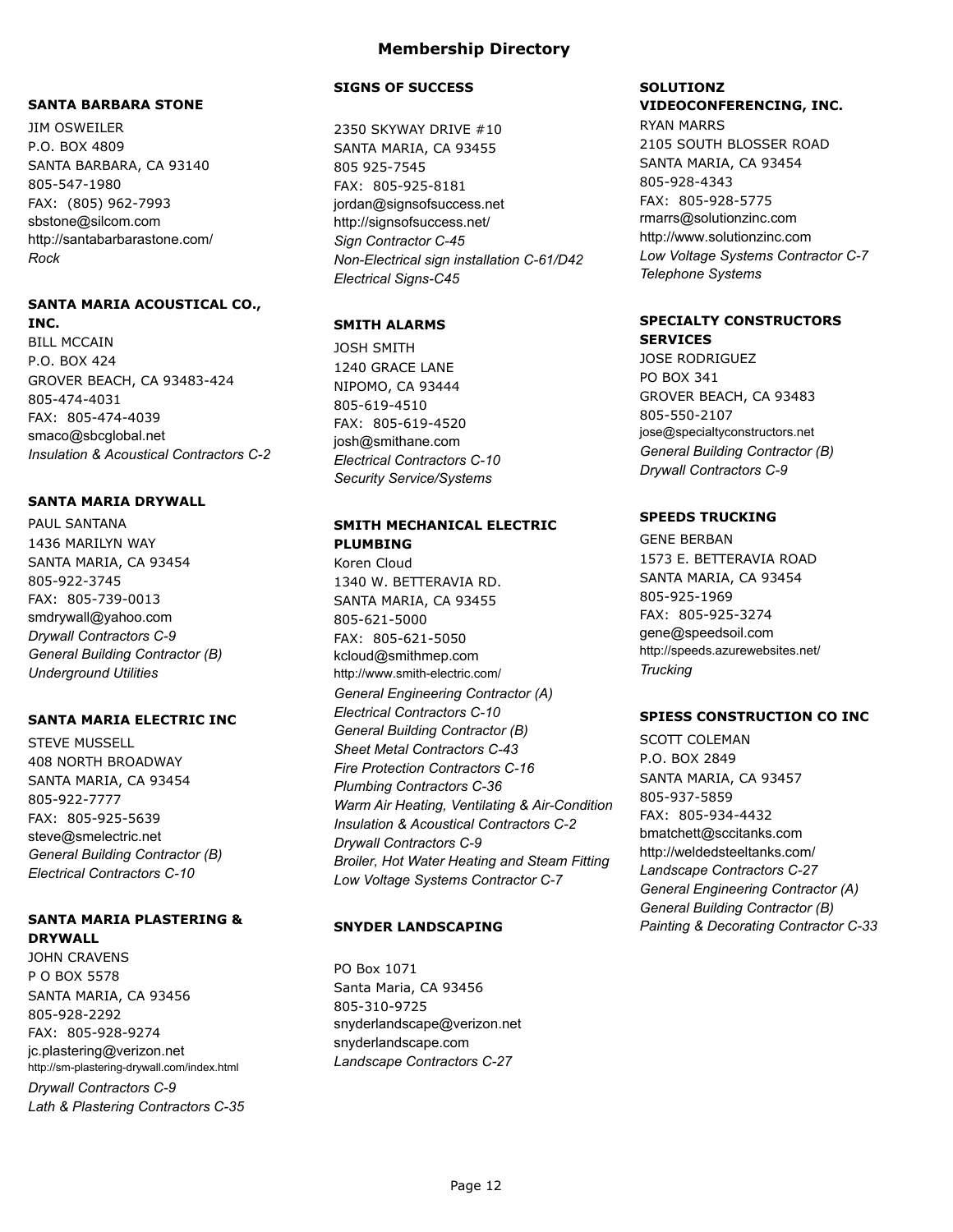### **STATEWIDE SAFETY & SIGNS**

COLTON GEORGES 522 LINDON LANE NIPOMO, CA 93444 805-929-5070 FAX: 805-929-5786 cgeorges@stssi.com www.statewidesafety.com *Non-Electrical sign installation C-61/D42* **Construction Zone Traffic Control Contractors** *General Engineering Contractor (A) Parking & Hwy Improvement Contractor C-32*

#### **STREATOR PIPE & SUPPLY**

Larry Grossini 410 Bedloe Lane Arroyo Grande, CA 93420 805-739-9255 FAX: 805-739-9225 adam@streatorpipe.com http://www.streatorpipe.com/ *General Building Contractor (B) Pipe Sewer Pipes*

### **T**

#### **Templeton Floors Inc.**

Bryan Ratkay 734 s. Main Street PO Box 277 Templeton, CA 93465 8054342848 bryanr@templetonfloorcompany.com *Tile (Ceramic and Mosaic) C54 Flooring & Floor Covering Contractors C-15*

### **TEMPLETON STEEL**

212 EASY STREET PASO ROBLES, CA 93446 805-239-5641 FAX: 805-239-1800 tsf@charterinternet.com http://www.templetonsteel.com/ *Structural Steel Contractors C-51*

#### **THE TOWBES GROUP**

DEREK HANSEN P.O. BOX 20130 SANTA BARBARA, CA 93120 805-962-2121 FAX: 805-568-1412 dhansen@towbes.com http://www.towbes.com/ *General Engineering Contractor (A) General Building Contractor (B) Landscape Contractors C-27 Residential Builders and Developers*

### **THE VALLEY GARDENER**

ALAN NEEDHAM P.O. BOX 216 BUELLTON, CA 93427 805-688-3146 FAX: 805-688-4672 alan@valleygardener.com http://valleygardener.com/ *Landscape Contractors C-27*

#### **TILECO DISTRIBUTORS INC.**

MIKE BURCHIERE 275 WEST BETTERAVIA ROAD SANTA MARIA, CA 93455 805-925-8638 FAX: 805-925-8930 dmartinez@tilecodist.com http://tilecodist.com/ *Stone Materials Tile (Ceramic and Mosaic) C54 Tile Materials Ceramic Materials Porcelain Materials*

## **TODD PIPE**

RYAN CHAMBERS PO Box 1872 BUELLTON, CA 93427 805-688-3960 FAX: 805-688-1108 rchambers@toddpipebuellton.com https://www.toddpipebuellton.com/ *Plumbing Wholesale Supply Houses Pipe*

#### **TOLMAN & WIKER INSURANCE**

Marcus Wilson P.O. BOX 7070 SANTA MARIA, CA 93456 805-361-7443 FAX: 805-925-2370 RCossa@tolmanandwiker.com.com http://tolmanandwiker.com/ *Health Insurance Workers Compensation Insurance Insurance Insurance- Medical*

#### **TOP NOTCH HEATING, INC.**

JON DANIELSON 1440 Jason Way, Ste 109 SANTA MARIA, CA 93455 805-937-3755 FAX: 805-349-0784 topnotchjd@comcast.net http://topnotchheatinginc.net/ **Warm Air Heating, Ventilating & Air-Condition** *Sheet Metal Contractors C-43*

### **TORO ENTERPRISES, INC.**

Sean Castillo P.O. BOX 6285 OXNARD, CA 93031 805-483-4515 FAX: 805-483-2001 estimating@toroenterprises.com http://toroenterprises.com/ *Street Improvements General Engineering Contractor (A) Concrete Contractors C-8* **Construction Zone Traffic Control Contractors** *Asphalt paving Materials Testing/ Quality Control Earth Moving Traffic Control Underground Utilities ( Dry & Wet) Architectural Concrete Structural Concrete Striping and Signage*

## **TOSTE GRADING & PAVING**

ED RAINS P.O. BOX 407 GROVER BEACH, CA 93483 805-489-1791 FAX: 805-473-0970 laura@tosteco.com http://www.tosteconstruction.com/ *General Engineering Contractor (A) Grading & Paving Contractors*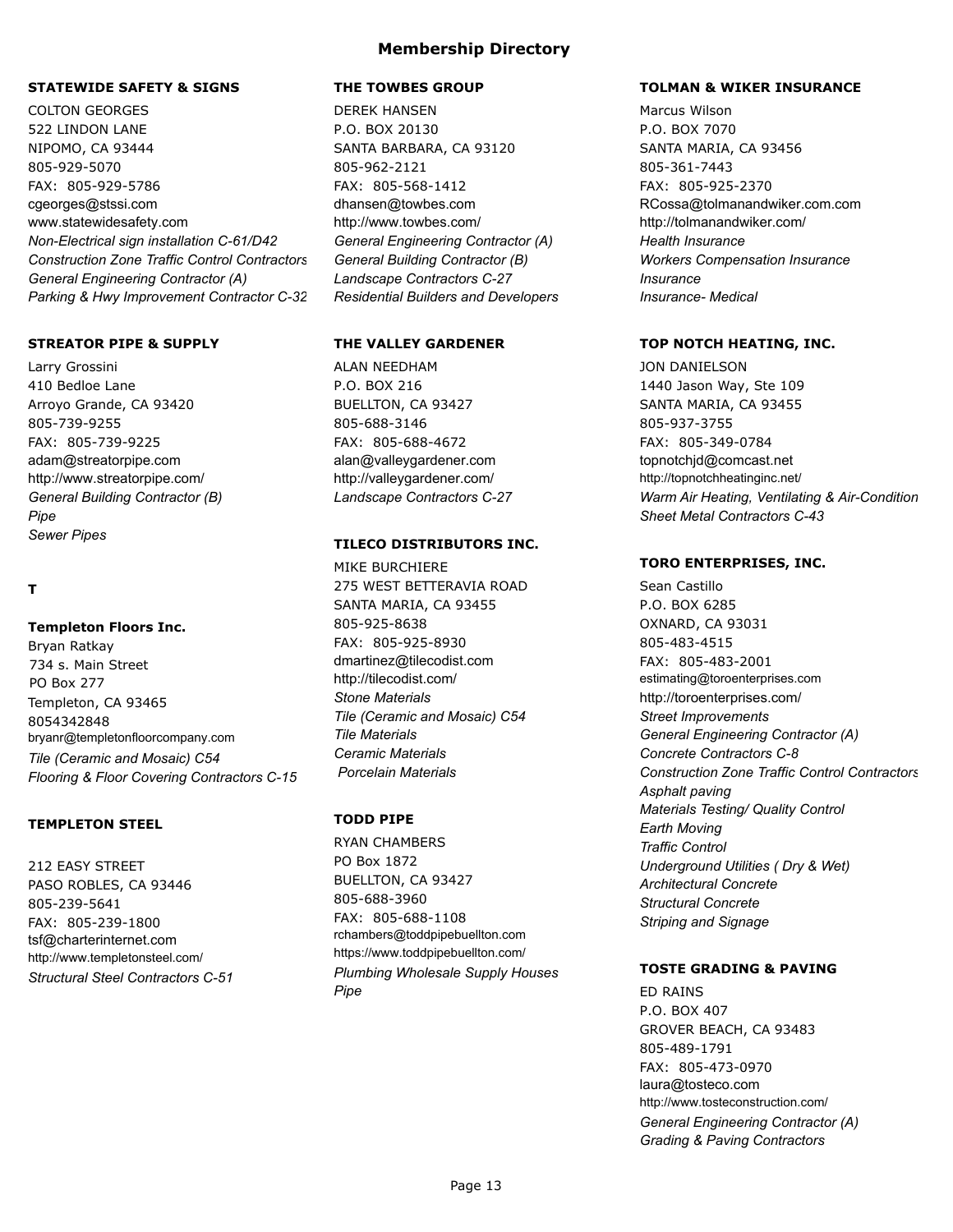### **Total Traffic Control**

Keith Rush 1475 Donner Avenue San Francico, CA 94520 4159630427 FAX: 9254466303 keithr@totaltc.com www.totaltc.com *Construction Zone Traffic Control Contractors C-31*

### **Tri-County Insulation**

Mark Gieseke P.O. Box 2176 Santa Cruz, CA 95063 4085679955 FAX: 4085679555 mark@tricountyinsulation.com www.tricountyinsulation.com *Prefabricated Equipment C-61/D34 Insulation & Acoustical Contractors C-2*

### **TRUS PRO**

Steve Herring P.O. BOX 850 GUADALUPE, CA 93434 805-343-2555 FAX: 805-343-2377 lyndon@truspro.com www.truspro.com *Trusses- Roof and Floor*

### **TUNNELL ROOFING CO., INC.**

JOHN TUNNELL PO BOX 369 SANTA MARIA, CA 93456 805-925-2862 FAX: 805-928-5121 tunnellroofing@comcast.com http://tunnellroofing.com/ *Roofing Contractors C-39*

## **U**

# **UNITED SITE SERVICES**

PO BOX 2417 NIPOMO, CA 93444 805-349-9980 FAX: 805-349-0471 doug.mays@unitedsiteservices.com https://www.unitedsiteservices.com/ *Septic Systems*

## **UNITED STAFFING ASSOCIATES**

DAVID ELSON 2215 SKYWAY DR. SANTA MARIA, CA 93455 805-349-2333 FAX: 805-349-7195 info@unitedwestaff.com http://www.unitedwestaff.com/ *Temporary Labor Servces Temporary Labor Servces*

### **Universal Electric**

Mike Gonzalez 223 N. A Street Unit A Lompoc, CA 93436 8053459969 Universalelectricsm@gmail.com *Electrical Contractors C-10*

## **V**

### **VALLEY FLOORING CARPET ONE**

SANDY SIMKINS P.O. BOX 7509 SANTA MARIA, CA 93456 805-925-8718 FAX: 805-925-4120 steve@c1sm.com http://www.carpetonesantamaria.com/ *Tile (Ceramic and Mosaic) C54 Flooring & Floor Covering Contractors C-15 Window Coverings C-61/D52*

### **VALLEY GLASS & MIRROR**

MICHAEL HAGEMAN 2379 THOMPSON WAY SANTA MARIA, CA 93455 805-925-6935 FAX: 805-925-6945 mhageman@valleyglassca.com http://valleyglassca.com/ *Glazing Contractor C-17 Shower Doors/Enclosures Windows*

#### **VERNON EDWARDS CONSTRUCTORS**

TODD EDWARDS P.O. BOX 5849 SANTA MARIA, CA 93456 805-614-9909 FAX: 805-614-9906 t.edwards@vedwards.com http://www.vedwards.com/ *Sanitation SYSTEM C42 General Building Contractor (B) General Engineering Contractor (A)*

## **W**

# **Weblink International**

DJ Muller 3905 Vincennes Rd Suite 210 Indianapolis, IN 46268 info@weblinkinternational.com http://www.weblinkinternational.com **Service Station Equipment & Maintenance D-**

### **WEST COAST ROOFING**

RICHARD MELENA 1950 OLIVE DRIVE SANTA MARIA, CA 93454 805-922-1581 FAX: 805-928-9381 west.coast2@verizon.net http://westcoastroofingsm.com/ *Roofing Contractors C-39*

### **WESTSIDE BUILDING MATERIALS**

DAVE FOXEN 2905 INDUSTRIAL PARKWAY SANTA MARIA, CA 93455 805-925-5100 FAX: 805-925-5144 dfoxen@westsidebmc.com http://www.westsidebmc.com/locations/santa-m aria-ca.aspx *Building Materials*

#### **WHITTLE FIRE PROTECTION**

**KEN WHITTLE** 990 OLYMPIC WAY NIPOMO, CA 93444-9316 805-929-4400 FAX: (805)929-4418 whittlefire@charter.net http://www.whittlefireprotection.com/ *Fire Protection Contractors C-16*